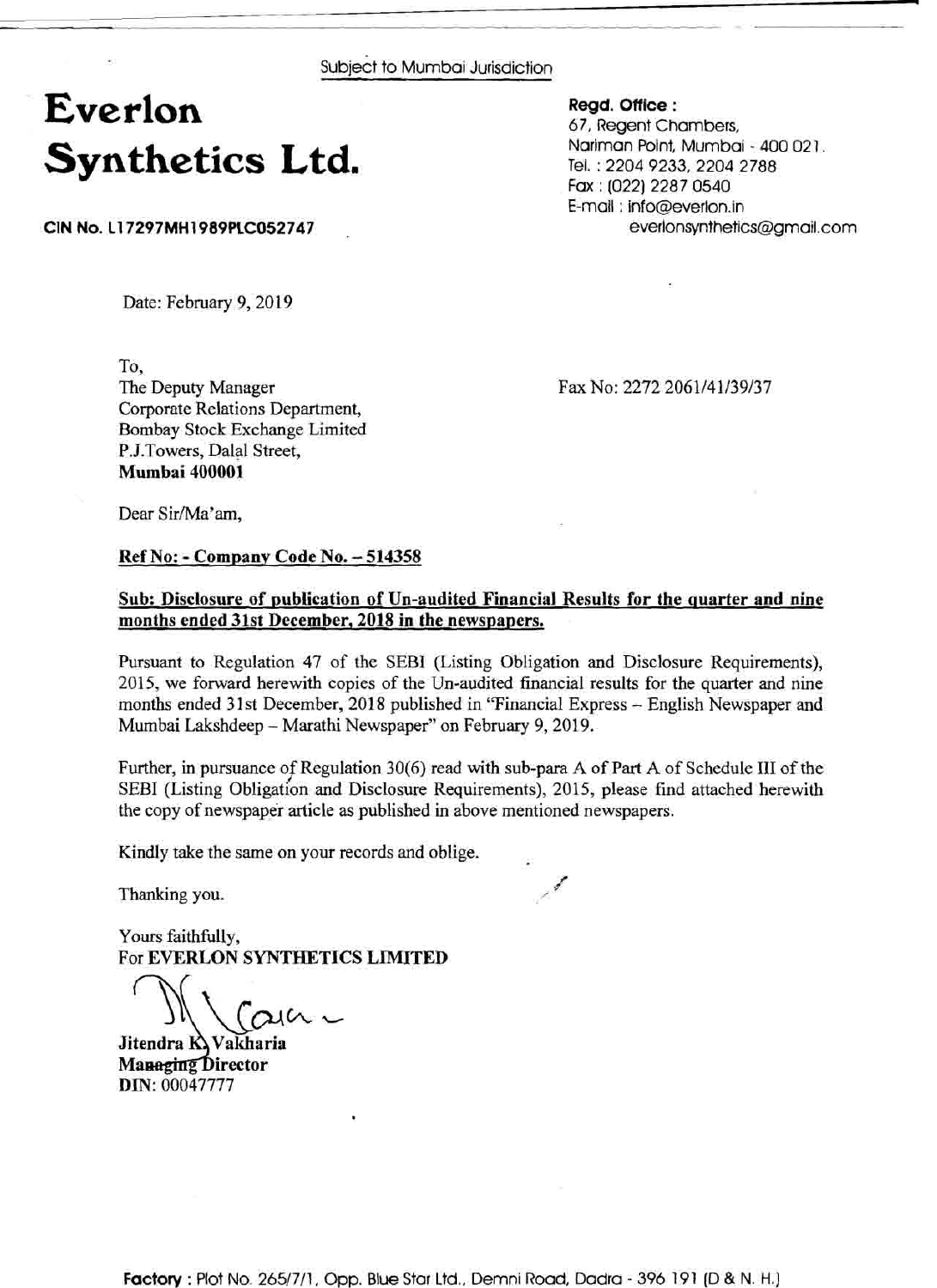| <b>Everlon Synthetics Ltd.</b><br>Regd. Office: 67, Regent Chambers, Nariman Point, Mumbei - 400 021.<br>CIN: L17297MH1989PLC052747<br>UNAUDITED FINANCIAL RESULTS FOR THE QUARTER<br>AND NINE MONTHS ENDED DECEMBER 31, 2018<br>(Rs. in Lacs) |                                                                                                                                                                                                                                                                                                                                                                                                                                                                                                                                                                                                                                                                                                                                                                                                                                                                                                                                                                                       |                   |                                                                                        |                 |                                     |                 |                                    |
|------------------------------------------------------------------------------------------------------------------------------------------------------------------------------------------------------------------------------------------------|---------------------------------------------------------------------------------------------------------------------------------------------------------------------------------------------------------------------------------------------------------------------------------------------------------------------------------------------------------------------------------------------------------------------------------------------------------------------------------------------------------------------------------------------------------------------------------------------------------------------------------------------------------------------------------------------------------------------------------------------------------------------------------------------------------------------------------------------------------------------------------------------------------------------------------------------------------------------------------------|-------------------|----------------------------------------------------------------------------------------|-----------------|-------------------------------------|-----------------|------------------------------------|
| Sr.                                                                                                                                                                                                                                            | <b>Particulars</b>                                                                                                                                                                                                                                                                                                                                                                                                                                                                                                                                                                                                                                                                                                                                                                                                                                                                                                                                                                    |                   | Quarter Ended : 2.2                                                                    |                 | <b>Nien Months Ended Vest Ended</b> |                 |                                    |
|                                                                                                                                                                                                                                                |                                                                                                                                                                                                                                                                                                                                                                                                                                                                                                                                                                                                                                                                                                                                                                                                                                                                                                                                                                                       |                   | <b>Unascitad!</b><br>31.12.2018.30.00.2018.31.12.2017:31.12.2018.31.12.2017:31.03.2018 |                 | <b>Based Chauding The</b>           |                 |                                    |
| ĭ                                                                                                                                                                                                                                              | <b>Total Income from Operations</b>                                                                                                                                                                                                                                                                                                                                                                                                                                                                                                                                                                                                                                                                                                                                                                                                                                                                                                                                                   | 780.23            | 1105.60                                                                                | 977.61          |                                     | 2930.09 2573.26 | 3677.93                            |
| $\overline{\mathbf{2}}$<br>3                                                                                                                                                                                                                   | Net Profit/(Loss) for the period (before Tax,<br>Exceptional and/or Extraordinary items)<br>Net Profit/(Loss) for the pariod before Tax                                                                                                                                                                                                                                                                                                                                                                                                                                                                                                                                                                                                                                                                                                                                                                                                                                               | (65.97)           | 33.39                                                                                  | 34.06           | (32.07)                             | 12.77           | 28.81                              |
|                                                                                                                                                                                                                                                | (after Exceptional and/or Extraordinary items)<br>Net Profit/(Loss) for the period after Tax                                                                                                                                                                                                                                                                                                                                                                                                                                                                                                                                                                                                                                                                                                                                                                                                                                                                                          | (65.97)           | 33.89                                                                                  | 34.06           | (32.07)                             | 12.77           | <b>28.81</b>                       |
| 5                                                                                                                                                                                                                                              | (after Exceptional and/or Extraordinary items)<br>Total Comprehensive Income for the period<br>(Comprising Profit/(Loss) for the period (after tax)                                                                                                                                                                                                                                                                                                                                                                                                                                                                                                                                                                                                                                                                                                                                                                                                                                   | (65.97)           | 33.69                                                                                  | 34.06           | (32.07)                             | 12.77           | 28.81                              |
| 6                                                                                                                                                                                                                                              | and Other Comprehensive Income (after fax)]<br>Equity share Capital (Face Value Rs. 10/- per share)                                                                                                                                                                                                                                                                                                                                                                                                                                                                                                                                                                                                                                                                                                                                                                                                                                                                                   | (65.97)<br>562.22 | 33.69<br>582.22                                                                        | 34.06<br>582.22 | (32.07)<br>562.22                   | 12.77<br>56222  | 22.81<br>562.22                    |
| â                                                                                                                                                                                                                                              | 7 Reserves (excluding Revaluation Reserves)<br>as shown in the Audited Balance sheet)<br>Earning Per Share Basic and diluted (in Rs.)                                                                                                                                                                                                                                                                                                                                                                                                                                                                                                                                                                                                                                                                                                                                                                                                                                                 |                   |                                                                                        |                 |                                     |                 | 45.88                              |
|                                                                                                                                                                                                                                                | (Not annualised)                                                                                                                                                                                                                                                                                                                                                                                                                                                                                                                                                                                                                                                                                                                                                                                                                                                                                                                                                                      | (1.17)            | 0.59                                                                                   | 0.61            | (0.57)                              | 0.23            | 0.41                               |
| $\mathbf{z}$<br>3                                                                                                                                                                                                                              | NOTES:<br>1 The auditors have conducted the limited review of the financial results for the quarter and nine months ended 31st<br>December, 2018. The unaudited financial results have been recommended by the Audit Committee at its meeting held on<br>February 8, 2019 and approved by the Board of Directors at its meeting held on February 8, 2019.<br>The above is an extract of the detailed format of Quarterly Financial Results filed with the Stock Exchange under<br>Regulation 33-of the SEBI (Listing Obligation & Disclosure Requirement) Regulations, 2015. The full format of the Third<br>Quarter and Nine Months Unaudited Financial Results are available on the websites of the Company at : www.evarion.in<br>and Stock Exchanges - BSE(www.bseindia.com).<br>Provision for current taxes will be made at the end of the year.<br>The previous financial quarterivear ended figures have been retrouped reasminged when two mecassary to make them comparable. |                   |                                                                                        |                 | For EVERLOW SYNTHETICS LTD.         |                 | <b>Jitendra K. Voldvaria</b><br>sظ |

 $\frac{1}{2}$ 

 $\label{eq:2.1} \mathcal{D}(\mathcal{L}_{\mathcal{D}}) = \mathcal{L}_{\mathcal{D}}(\mathcal{L}_{\mathcal{D}})$ 

 $\begin{aligned} 0 & \longrightarrow 0 \\ \square & \longrightarrow 0 \end{aligned}$ 

**Controller** 

 $\frac{1}{\log n} \leq \frac{2\sqrt{n}}{n} \leq \frac{1}{n}$ 

 $\frac{1}{2}$